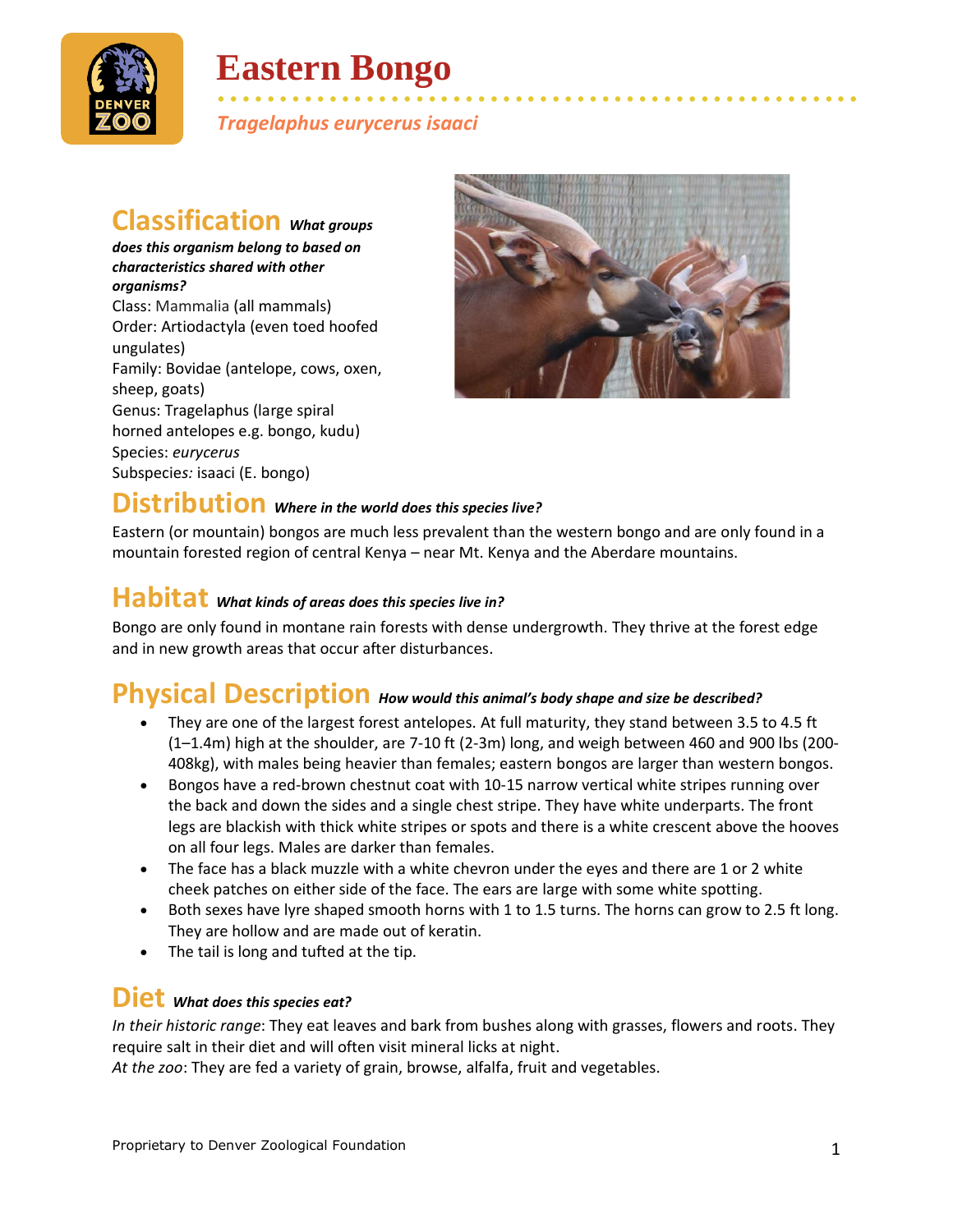

# **Eastern Bongo**

• • • • • • • • • • • • • • • • • • • • • • • • • • • • • • • • • • • • • • • • • • • • • • • • • • • • *Tragelaphus eurycerus isaaci*

## **Predators** *What eats this species?*

They are hunted by leopards and sometimes hyenas and lions but humans are now the main predators.

## **Social Organization** *How does this animal interact with others of its species?*

Although adult males of a similar size or age seem to be solitary, younger males may join with an older male temporarily. Males are relatively non-territorial and, although serious male fights may occur, males will try to avoid these by visually displaying or resorting to ritualized sparring. Visual displays include neck bulging, eye rolling and holding horns in a vertical position while slowly pacing back and forth in front of the other male. Males only seek out females at mating time and, when with female herds, do not restrict movement of the females (unlike other antelope). Females usually stay in herds of 6-8 individuals and young - the herds may have been larger in the past.

#### **Life Cycle** *How does this species mate, raise young, grow and develop?*

Bongo births are concentrated in discreet traditional calving grounds. They bear a single calf after a gestation period of about 9.5 months. To limit predation, calves are hidden in the undergrowth, with the mother visiting for short periods to allow the calf to nurse. After about 1-2 weeks, the calf is able to join the herd and is weaned after about 6 months. Eastern bongo males possibly live up to 9 yearsin the wild and females 12 years - but data is scarce. They can live about 19-21 years in managed care.

#### **Adaptations** *What physical and behavioral characteristics enable this animal to survive and thrive?*

- They are mainly **nocturnal** but also graze during the morning and evening (**crepuscular**).
- They are very **shy** and **reclusive**. When disturbed they **run at full speed** through the thick undergrowth to seek cover. They will then **stand** with their back to the disturbance to be in a good position to flee, and their back is less conspicuous.
- They **run** with their **head up** so the horns lie along the back and do not impede their flight in the forest; the horns may even help deflect branches.
- The **stripes** provide added camouflage from predators when they are in the forest.
- They **rely less on scent** than other antelopes because they have **no special secretion glands**.
- The **red fur pigment** stains the undergrowth when they brush against it. Although helpful for finding each other, it also assists predators.
- The **large ears** help provide **sharp hearing** a good adaptation for forest dwellers.

# **Collection Connection**

- Denver zoo has 4 Eastern bongos:
	- o Fern was born 3/12/16. She has 2 large white patches on her cheeks.
	- $\circ$  Columbine was born 4/20/15, and was named in commemoration of the Columbine school shooting. She has 1 larger white cheek patch.
	- $\circ$  Howard was born on 8/9/16 and is the only adult male. He is much darker and larger.
	- $\circ$  Calvin a male, was born on 9/6/19.
- Denver Zoo bongos can be found in the Central Ranges area between Predator Ridge and Toyota Elephant Passage.

### **Conservation Status** *Is this animal at risk for extinction and why?*

*IUCN Status: Critically Endangered (Cites III)*

Proprietary to Denver Zoological Foundation 2008 2009 2012 2014